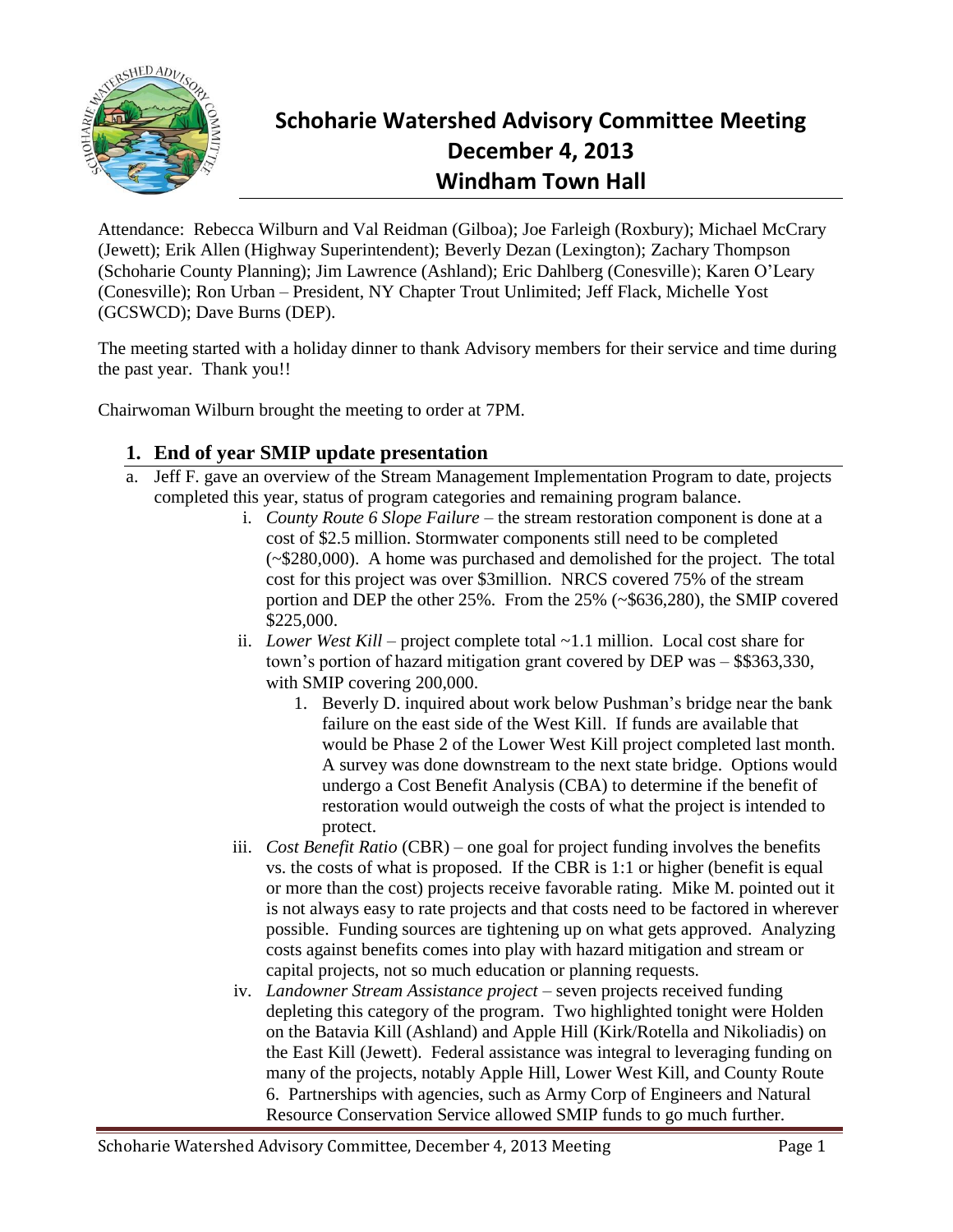v. *Windham Path* – Beverly D. and Jim L. shared the WP is getting a lot of use. Jim shared a local resident who suffered a mini-stroke uses it almost daily for walking, and Beverly shared a friend with Parkinson's was able to walk the Path because of the smooth flat surface.

*vi. Status of Categories and budget* 

Grant Categories & Amounts (initial allocation when program began in 2008)

|           | <b>Landowner Stream Assistance</b>       | \$800,000   |
|-----------|------------------------------------------|-------------|
| $\bullet$ | <b>Education on Watershed Protection</b> | \$100,000   |
| $\bullet$ | Recreation & Habitat Improvements        | \$100,000   |
| $\bullet$ | <b>Stormwater Implementation</b>         | \$200,000   |
| $\bullet$ | Highway & Infrastructure Improvements    | \$500,000   |
| $\bullet$ | Planning & Assessment                    | \$100,000   |
|           | General Fund/cover overages              | \$200,000   |
|           |                                          | \$2,000,000 |

- Hazard Mitigation **\$323,677** (in November 2011, following Hurricane Irene, remaining funds were put into a new category to assist local communities with the 25% non-federal match on hazard mitigation projects.
	- o 3 Projects Funded Totaling \$259,262
	- o Balance for hazard mitigation \$64,415

**To Date:** 8 Rounds of Funding supported 40 approved Projects totaling \$ 1,876,038. This leaves the SMIP budget with a balance of \$123,962 (unreconciled). The Committee discussed allocating what remains in 2014 as projects come forth, such as the Conesville Recreation Path. The new contract between DEP and GCSWCD includes \$3million for the SMIP – \$2million for continuation of the base program (categories above) and \$1million for Local Flood Analyses and whatever is left over for implementation projects. It is expected to be renewed in the Fall 2014.

Whereas, there will be an increase in the SMIP balance once projects are reconciled (some did not use all of the allocated amount, or did not get implemented), there may also be an increase in project costs for others, such as the culvert projects in the Village of Hunter (Glen Ave) and Town of Hunter (Cranberry).

vii. *Town of Hunter Land Use Regulation and Development Guidelines* (Round 2, \$35,000) - approved in Round 2 February 2010, this grant has not had any activity because the consultant, Greene Co. IDA, does not have the time to implement. The SWAC suggested sending the Town a letter letting them know the grant will be rescinded unless they show interest in using it. If the town is interested, Dave Kukle, Hunter Councilman and town representative to the SWAC, will update the SWAC at the next meeting. There is a two year window to implement projects, but an extension can be granted.

### **2. Input on Memorandum of Understanding between towns and GCSWCD**

- Copies of the MOU were handed out; members were asked to review and comment on additions (reference to assisting towns with planning and implementing local flood hazard mitigation analyses).
- Overall representatives thought the MOU was okay. Current MOU's need to be updated and signed by the town and GCSWCD (The Town of Hunter's, for instance, expired in October 2013). Each community will be asked to review and enter into another five year agreement.